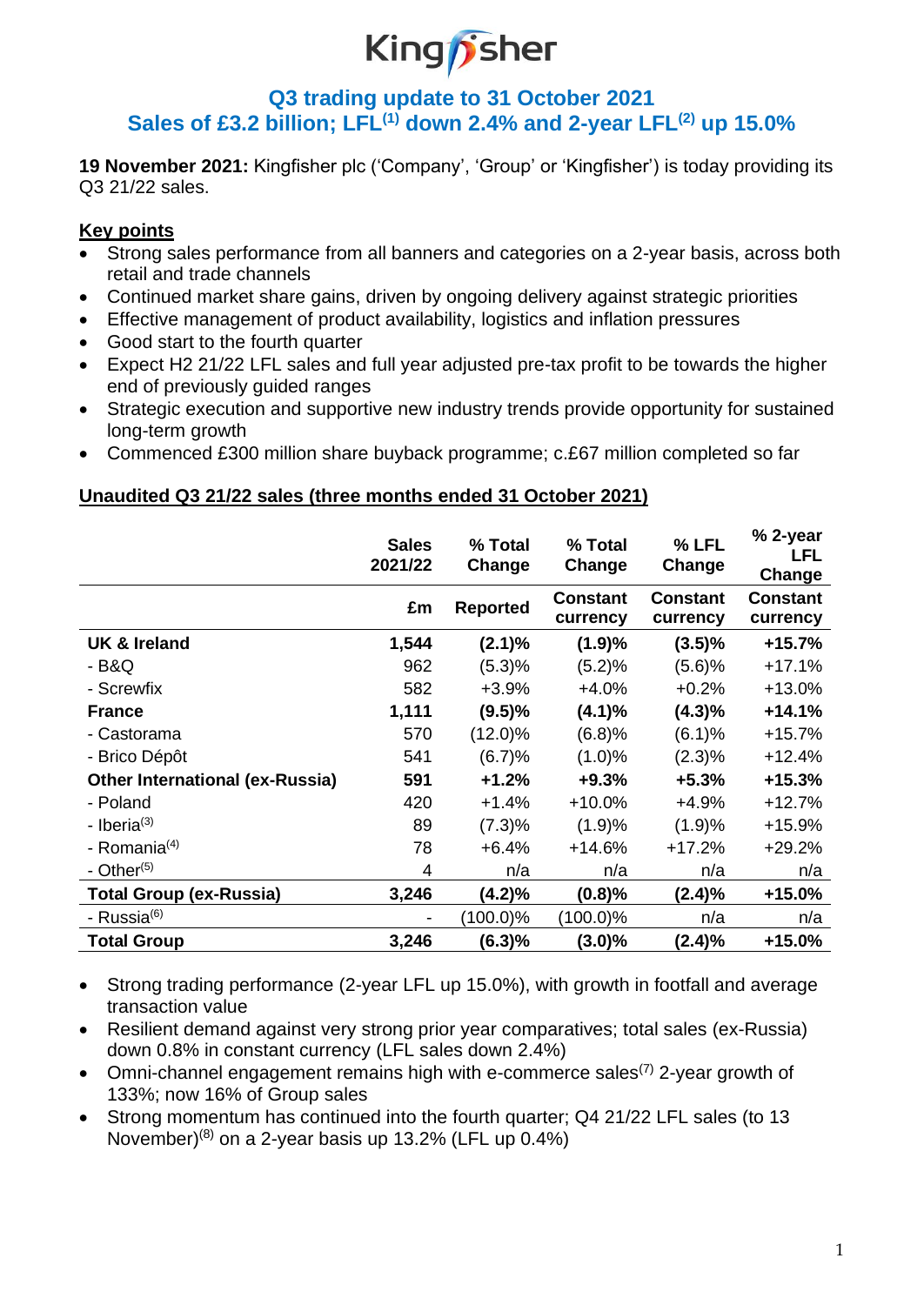

## **Thierry Garnier, Chief Executive Officer, said:**

"Kingfisher has delivered another successful quarter, with 2-year LFL sales growth of 15% and strong growth across both retail and trade channels, and across all categories. These are even stronger sales trends given the backdrop of an increasingly 'normalised' consumer spending environment. Demand remains supported by what we believe are enduring new industry trends, including more working from home.

"We continue to grow our market share, driven by strong execution of our new strategy. We are pushing forward with investments in key areas of the business to drive long-term growth, including further enhancements to our e-commerce proposition and Screwfix's launch in France. And we are progressing with our clear plans to deliver on our carbon reduction targets, aligned to 1.5°C to 2025, and to become 'forest positive' by the same year.

"Since the start of this year we have maintained, and in many cases improved, our product availability, which is amongst the best in our industry. This has supported our market share gains and allowed us to upweight promotional initiatives in the quarter. We have also continued to manage inflation pressures effectively, while retaining highly competitive pricing.

"We have entered our final quarter with positive momentum and now expect sales and profits to be towards the higher end of our previously guided ranges. Overall, with strong execution and supportive new long-term trends for our industry, we remain confident of continued outperformance of our markets."

### **Current trading and outlook**

The following guidance applies in the event of no adverse change in COVID-related measures (e.g. new lockdown restrictions resulting in store or showroom closures, or restrictions on entry to stores depending on vaccination status):

- Good start to the fourth quarter, with Q4 21/22 LFL sales (to 13 November) on a 2-year basis up 13.2% (LFL sales up 0.4%)
- **H2 21/22 LFL sales:** expect to be towards the higher end of our previously guided range (-7% to -3%; corresponding 2-year LFLs of +9% to +13%)
- **Full year adjusted pre-tax profit:** expect to be towards the higher end of our previously guided range (£910 million to £950 million)

## **Q3 highlights**

### Climate change

We continue to deliver against our science-based **carbon reduction targets to 2025**, which are consistent with reductions required to keep global warming to 1.5°C. Our targets were approved by the Science Based Targets Initiative (SBTi) in June 2021, placing Kingfisher among a very small number of retailers worldwide to have such a commitment.

Through our partnership with the UN's 'Race to Zero Retail Breakthroughs', we participated at the UN Climate Change Conference (COP26) alongside other leading retailers, to share good practices to support more retailers worldwide to take action.

Our targets build on the significant progress being made to cut the environmental footprint of our retail banners and products. Highlights include: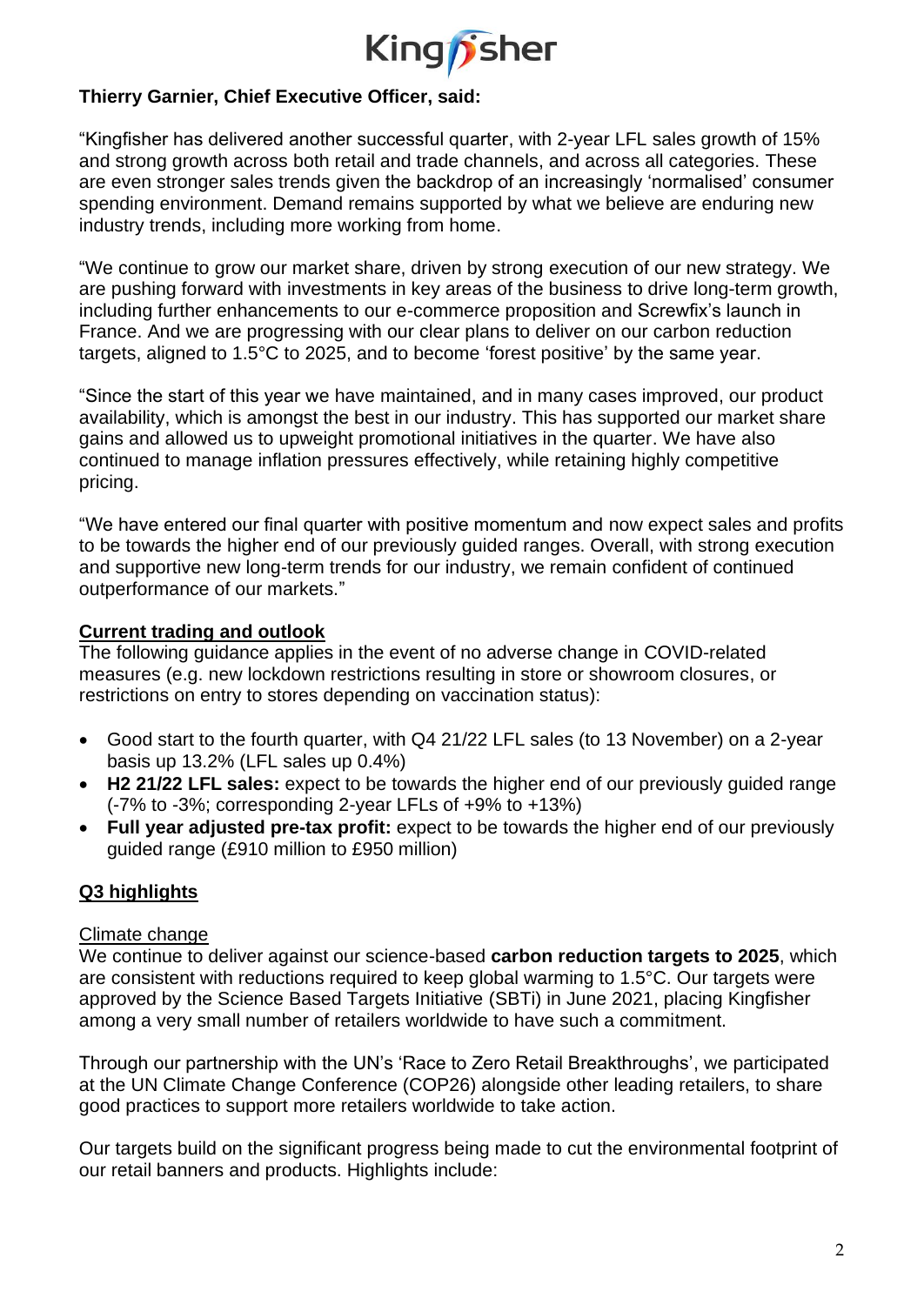

- B&Q, Screwfix, Castorama France, Brico Dépôt France and Brico Dépôt Iberia all now purchasing 100% low-carbon electricity;
- A score of 'A-' in the latest CDP Climate Change disclosure initiative;
- Maintaining our 'AAA' rating from the MSCI; and
- B&Q, as the UK's largest garden centre, working to deliver '100% peat-free' across all compost in 2023.

In addition, in June 2020 we made a new commitment to be **forest positive,** through 'creating more forests than we use', by 2025. Alongside our commitment to ensure all our wood and paper is responsibly sourced by FY 25/26, we are also a founding member of the Rainforest Alliance's 'Forest Allies' initiative, investing in significant reforestation and community forest projects in Indonesia, Peru, Colombia, Guatemala and Cameroon.

## Operational status

Kingfisher remains committed to meeting the needs of our customers safely, and ensuring colleague safety and wellness. COVID-related safety measures remain in place in all our stores and locations.

All stores remain open across the Kingfisher Group. In Romania, national restrictions were imposed on 25 October 2021 to limit access to retail stores (except standalone food stores, pharmacies and petrol stations) to customers who can prove (via health certificates) their double-vaccination status or recovery from the virus. As of 16 November 2021, around 35% of the Romanian population is double-vaccinated. The current restrictions are expected to apply at least until the beginning of December 2021. Romania's Q4 21/22 LFL sales to (13 November)<sup>(4)</sup> are down 11.8% (2-year LFL up 3.9%).

Trading highlights (in constant currencies)

## **UK & IRELAND**

Total sales -1.9% (LFL -3.5%; 2-year LFL +15.7%). Continuing to grow sales ahead of the market with strong engagement from new and existing customers.

- **B&Q** sales -5.2%. LFL -5.6% (2-year LFL +17.1%) reflecting resilient demand against the backdrop of very strong prior year comparatives.
	- − Strong 2-year performance in outdoor, building & joinery and kitchen categories.
	- − LFL sales of weather-related categories were down 12% (up 28% on a 2-year LFL basis). LFL sales of non-weather-related categories, including showroom, were down 4% (up 14% on a 2-year LFL basis).
	- − **TradePoint**, B&Q's trade-focused banner, continued to outperform, with LFL sales up 5% and 2-year LFL sales up 27%. TradePoint sales were 22% of B&Q sales in Q3.
	- − B&Q's new own exclusive brand (OEB) kitchen range continues to perform well in H2, with a healthy order-book of sales and good take-up of installation services.
	- − Opened two new stores in Q3, including one compact store and one further store-instore concession (within an ASDA supermarket).
- **Screwfix** sales +4.0%. LFL +0.2% (2-year LFL +13.0%) reflecting continued strong demand from trade customers.
	- − During the period, we continued to roll out Screwfix 'Sprint', with strong early results. 'Sprint' offers customers an industry-leading 60-minute home delivery service (average delivery time c.45 minutes), currently covering one third of the UK population.
	- − Opened 11 new stores in Q3 in the UK and Republic of Ireland.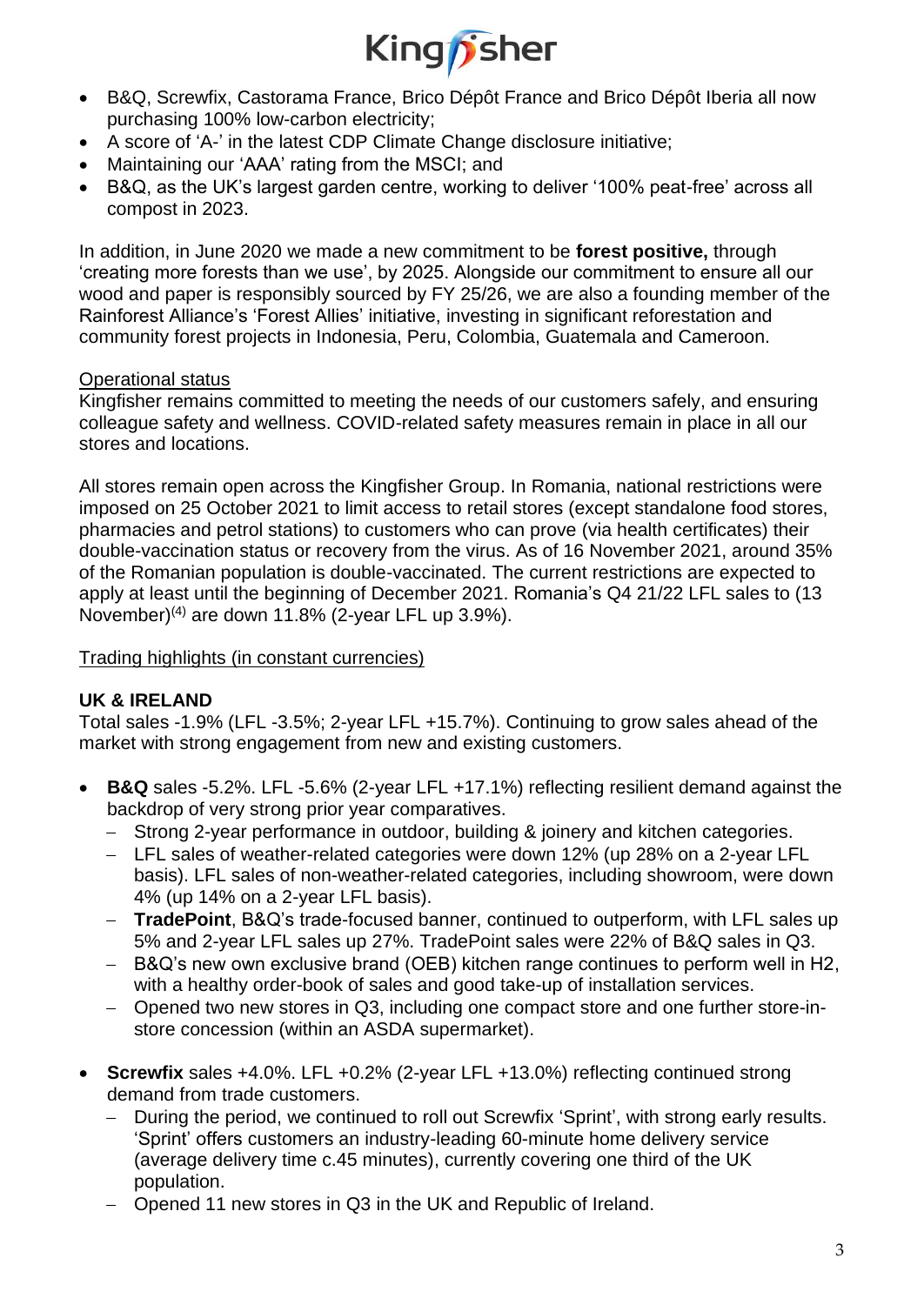

## **FRANCE**

Total sales -4.1% (LFL -4.3%; 2-year LFL +14.1%). France continues to grow sales ahead of the market in Q3, driven by strong performances at both banners, with an outperformance of nearly 3 percentage points on a 2-year basis. LFL sales for the home improvement market (as measured by *Banque de France* data<sup>(9)</sup>) in Q3 were +11.3% on a 2-year basis.

- **Castorama** sales -6.8%. LFL -6.1% (2-year LFL +15.7%) reflecting resilient demand against the backdrop of very strong prior year comparatives.
	- − Strong 2-year performance in outdoor, building & joinery and kitchen categories.
	- − LFL sales of weather-related categories were down 6% (up 27% on a 2-year LFL basis). LFL sales of non-weather-related categories, including showroom, were down 7% (up 14% on a 2-year LFL basis).
- **Brico Dépôt** sales -1.0%. LFL -2.3% (2-year LFL +12.4%), reflecting continued focus on strengthening its discounter credentials and differentiated ranges.
	- − Strong 2-year performance in building & joinery and outdoor categories.

## **OTHER INTERNATIONAL**

- **Poland** sales +10.0%. LFL +4.9% (2-year LFL +12.7%).
	- − Strong 2-year performance in all categories, in particular the new OEB kitchen range.
	- − LFL sales of weather-related categories were up 6% (up 19% on a 2-year LFL basis). LFL sales of non-weather-related categories, including showroom, were up 4% (up 12% on a 2-year LFL basis).
	- − Opened two new stores in Q3, including one medium-box and one compact store.
- **Iberia** sales -1.9%. LFL -1.9% (2-year LFL +15.9%), with resilient demand against strong prior year comparatives.
- **Romania** sales +14.6%(4). LFL +17.2% (2-year LFL +29.2%) reflecting strong demand, in particular across the EPHC (electricals, plumbing, heating & cooling), outdoor and building & joinery categories. Please refer to the *'Operational status'* section above for details of COVID-related restrictions recently imposed in Romania.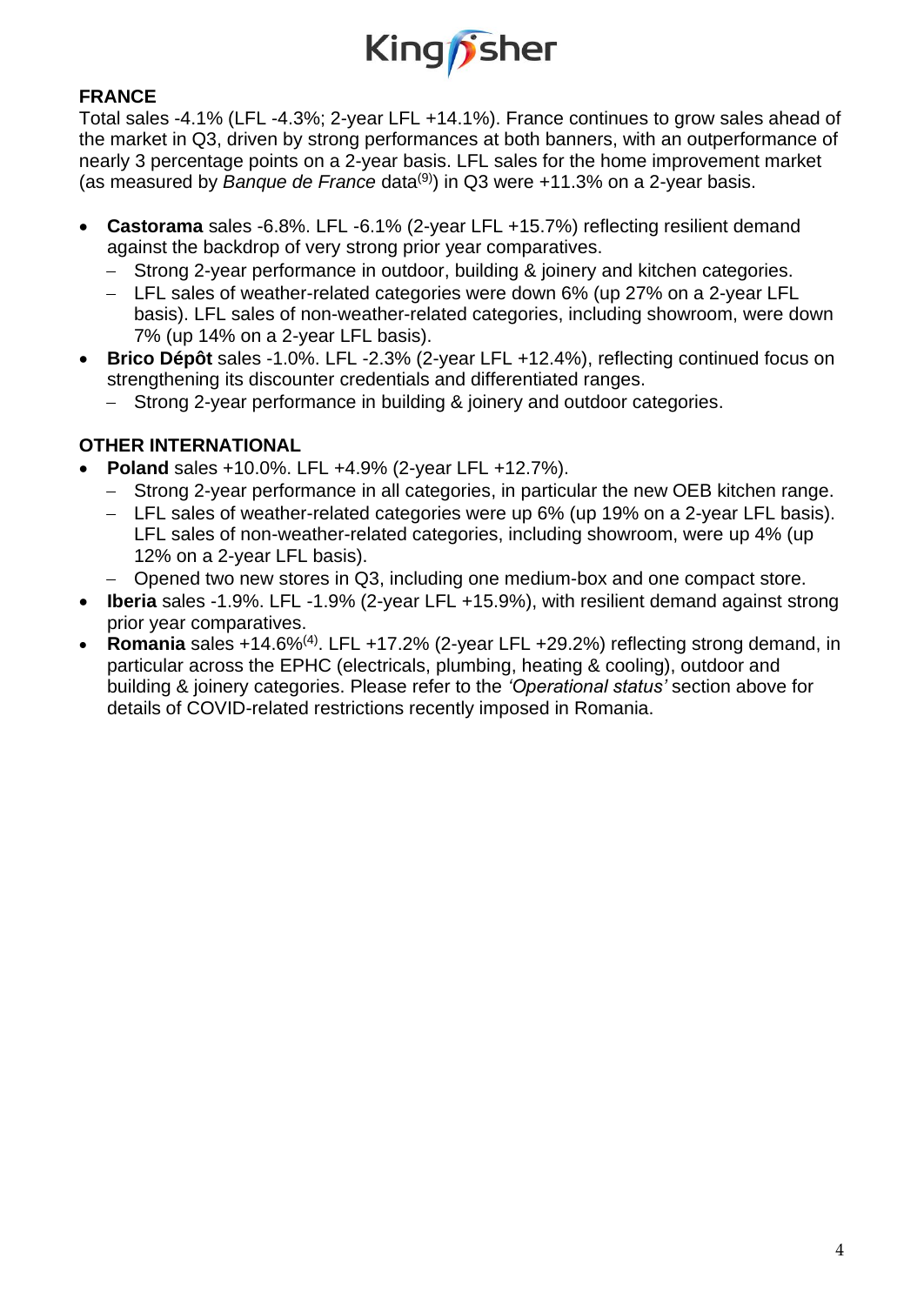

#### **Footnotes**

 $\overline{^{(1)}}$  LFL (like-for-like) sales growth represents the constant currency, year on year sales growth for stores that have been open for more than one year. Stores temporarily closed or otherwise impacted due to COVID are also included.

 $(2)$  2-year LFL is calculated by compounding current and prior year LFL growth. For example, current year LFL growth of 10% and prior year LFL growth of 5% results in 2-year LFL growth of 15.5%. Prior year LFL growth excludes Russia for the purposes of the Group and Other International 2-year LFL calculations.

(3) Brico Dépôt Spain and Portugal.

 $<sup>(4)</sup>$  Kingfisher's subsidiary in Romania has historically prepared its financial statements to 31</sup> December. In FY 21/22, Romania is migrating to Kingfisher's financial reporting calendar (year ending 31 January 2022). Its Q1 21/22 sales therefore included one additional month of results (April 2021) in order to facilitate the alignment to Kingfisher's financial reporting calendar. Its Q3 21/22 sales presented are for August to October 2021, with the reported and constant currency variances comparing against July to September 2020. LFL, 2-year LFL, and Q4 21/22 LFL (to 13 November) sales growth for Romania compares equivalent periods in current and prior years. Romania's LFL sales growth in the month of January 2021 was 22.2%.

(5) 'Other' consists of the consolidated results of NeedHelp (acquired in November 2020), Screwfix International (launched online in France in April 2021), and revenue from franchise agreements.  $(6)$  The Group completed the sale of Castorama Russia on 30 September 2020.

 $(7)$  E-commerce sales are total sales derived from online transactions, including click & collect. This includes sales transacted on any device, however not sales through a call centre. E-commerce sales change is in constant currency and covers the total Group, excluding Russia.

 $^{(8)}$  'Q4 21/22 LFL sales (to 13 November)' represents the period from 31 October 2021 to 13 November 2021 (compared against the equivalent period in the prior year, from 1 November 2020 to 14 November 2020). The corresponding 2-year LFL represents the period from 31 October 2021 to 13 November 2021 compared against the equivalent period in FY 19/20 (i.e. from 3 November 2019 to 16 November 2019). The figures are provisional and exclude certain non-cash accounting adjustments relating to revenue recognition.

 $<sup>(9)</sup>$  Banque de France data for DIY retail like-for-like sales (non-seasonally adjusted). Includes</sup> relocated and extended stores [http://webstat.banque-france.fr/en/browse.do?node=5384326.](http://webstat.banque-france.fr/en/browse.do?node=5384326)

#### **Contacts**

|                        | Tel:                 | Email:                           |
|------------------------|----------------------|----------------------------------|
| Investor Relations     | +44 (0) 20 7644 1082 | investorenquiries@kingfisher.com |
| <b>Media Relations</b> | +44 (0) 20 7644 1030 | corpcomms@kingfisher.com         |
| Teneo                  | +44 (0) 20 7420 3184 | Kfteam@teneo.com                 |

#### **Q3 trading update and data tables**

This announcement and data tables for Q3 21/22 sales can be downloaded from [www.kingfisher.com/investors.](http://www.kingfisher.com/investors)

We can be followed on Twitter (@kingfisherplc) with the Q3 results tag #KGFQ3.

#### **Full year 21/22 results**

Our next scheduled announcement will be our results for the year ending 31 January 2022, on 22 March 2022.

#### **American Depository Receipts**

Kingfisher American Depository Receipts are traded in the US on the OTCQX platform: (OTCQX: KGFHY) [http://www.otcmarkets.com/stock/KGFHY/quote.](http://www.otcmarkets.com/stock/KGFHY/quote)

#### **About Kingfisher plc**

Kingfisher plc is an international home improvement company with approximately 1,430 stores, supported by a team of over 81,000 colleagues. We operate in eight countries across Europe under retail banners including B&Q, Castorama, Brico Dépôt, Screwfix, TradePoint and Koçtaş. We offer home improvement products and services to consumers and trade professionals who shop in our